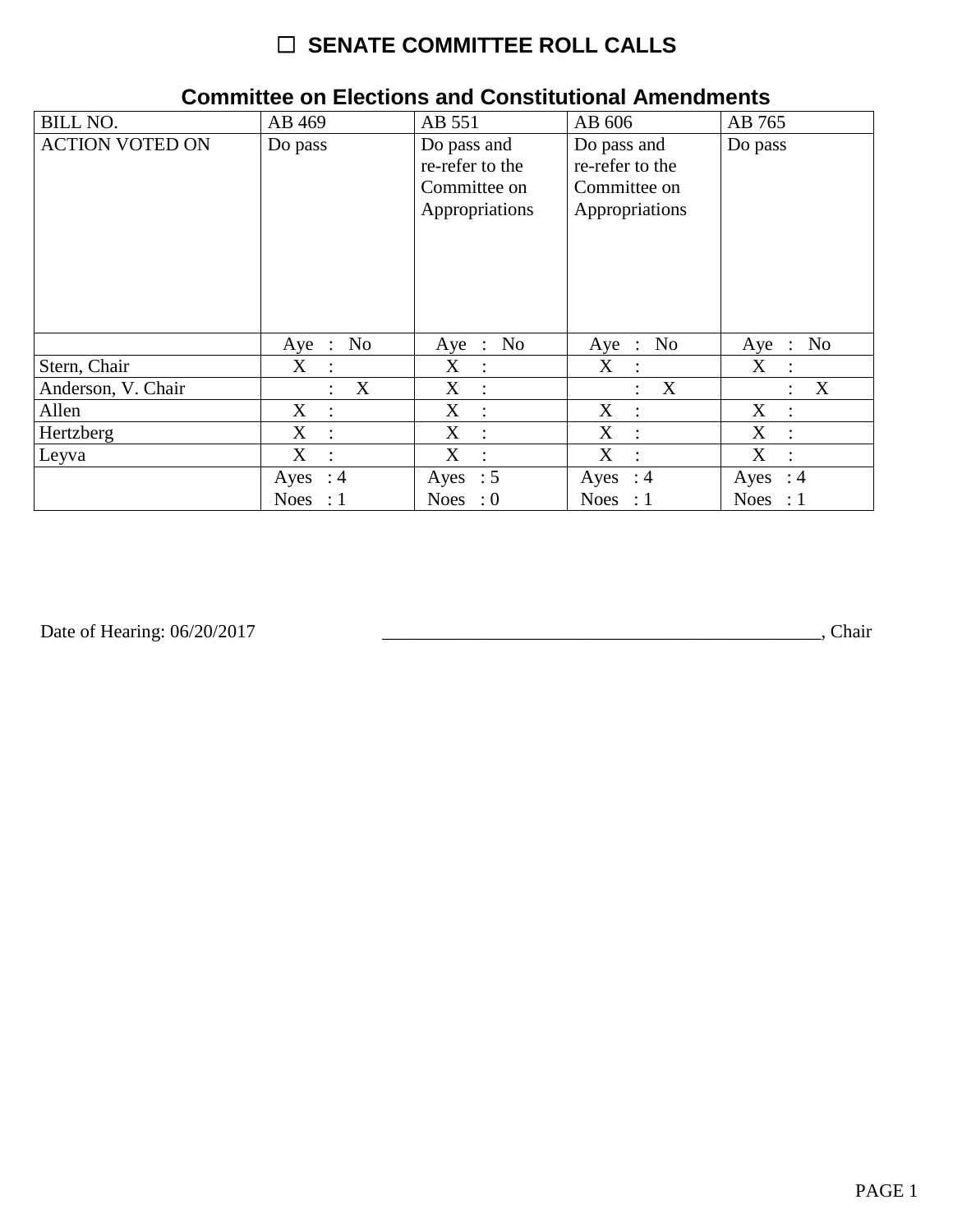# ☐ **SENATE COMMITTEE ROLL CALLS**

| <b>BILL NO.</b>        | AB 837                                                           | AB 894                                                                 | AB 901                                   | AB 1154                                              |
|------------------------|------------------------------------------------------------------|------------------------------------------------------------------------|------------------------------------------|------------------------------------------------------|
| <b>ACTION VOTED ON</b> | Do pass and<br>re-refer to the<br>Committee on<br>Appropriations | Do pass and<br>re-refer to the<br>Committee on<br><b>Public Safety</b> | Do pass                                  | Do pass and be<br>ordered to the<br>consent calendar |
|                        | No<br>$Aye$ :                                                    | N <sub>0</sub><br>Aye :                                                | Aye : No                                 | N <sub>0</sub><br>Aye<br>$\sim$ 1.                   |
| Stern, Chair           | $X_{\mathcal{E}}$<br>$\ddot{\cdot}$                              | $X_{\mathcal{C}}$<br>$\ddot{\cdot}$                                    | X<br>$\mathbb{R}$                        | X<br>$\ddot{\cdot}$                                  |
| Anderson, V. Chair     | X                                                                | X<br>$\ddot{\cdot}$                                                    | $\boldsymbol{X}$<br>$\ddot{\phantom{a}}$ | X<br>$\ddot{\phantom{a}}$                            |
| Allen                  | $\mathbf X$<br>$\cdot$                                           | X<br>$\ddot{\cdot}$                                                    | X<br>$\cdot$ :                           | X<br>$\ddot{\cdot}$                                  |
| Hertzberg              | X<br>$\ddot{\phantom{a}}$                                        | X<br>$\ddot{\phantom{a}}$                                              | X<br>$\cdot$                             | X<br>$\ddot{\cdot}$                                  |
| Leyva                  | X<br>$\ddot{\cdot}$                                              | X<br>$\ddot{\cdot}$                                                    | X<br>$\ddot{\cdot}$                      | X<br>$\ddot{\cdot}$                                  |
|                        | Ayes : $4$                                                       | Ayes : $5$                                                             | Ayes : $4$                               | Ayes : $5$                                           |
|                        | <b>Noes</b><br>$\therefore$ 1                                    | Noes : $0$                                                             | Noes : $1$                               | Noes : $0$                                           |

#### **Committee on Elections and Constitutional Amendments**

Date of Hearing: 06/20/2017

Date of Hearing: 06/20/2017 \_\_\_\_\_\_\_\_\_\_\_\_\_\_\_\_\_\_\_\_\_\_\_\_\_\_\_\_\_\_\_\_\_\_\_\_\_\_\_\_\_\_\_\_\_\_\_, Chair